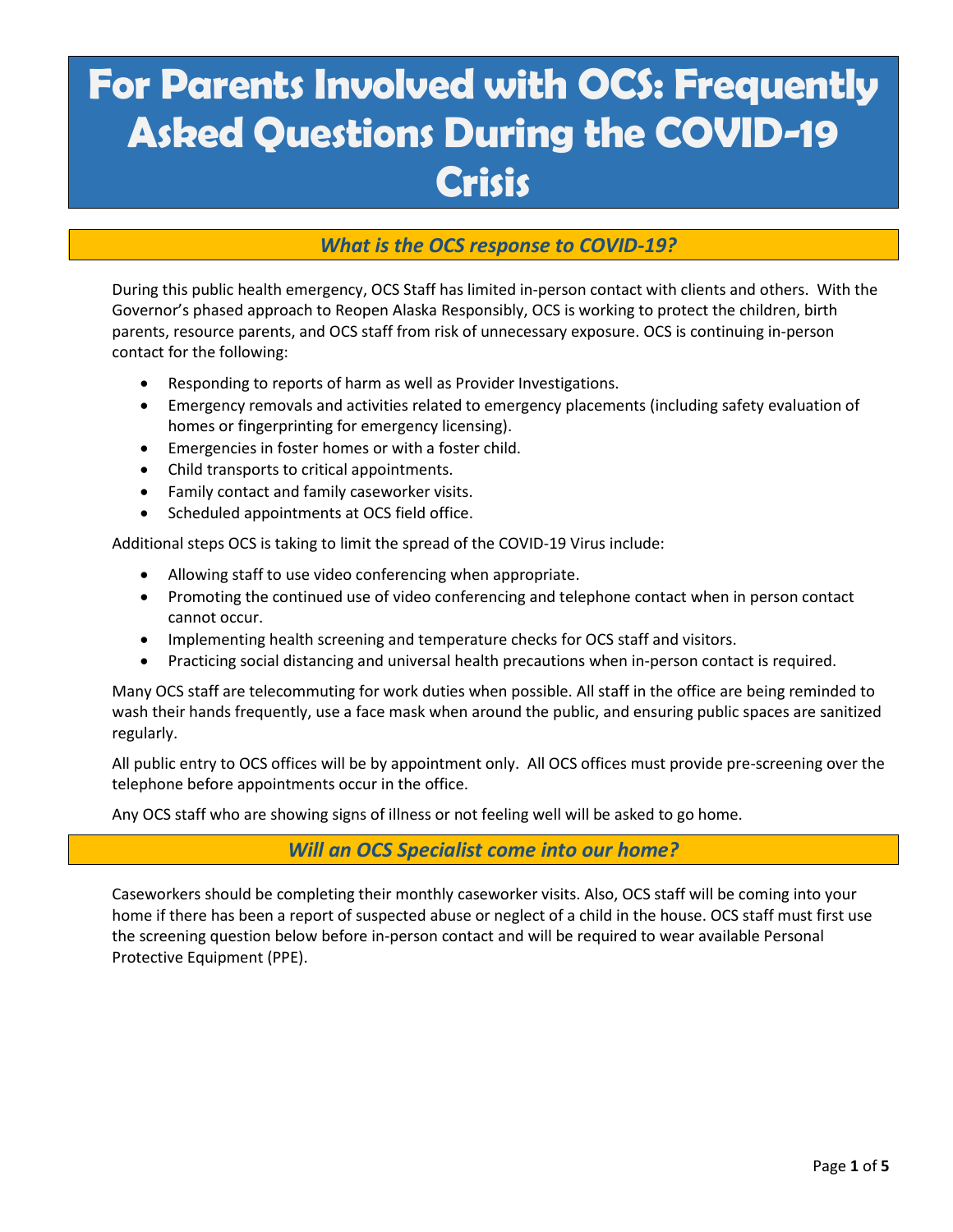Screening Questions:

- 1. In the past 1-14 days have you:
	- a. Experienced any of the following symptoms that are new to you and have not been evaluated by a healthcare provider?
		- 1) Cough
		- 2) Shortness of Breath
		- 3) Fever
		- 4) Chills
		- 5) Muscle Pain
		- 6) Sore Throat
		- 7) Headache
		- 8) Fatigue
		- 9) New loss of taste or smell
		- 10) Congestion or runny nose
		- 11) Diarrhea
		- 12) Vomiting or nausea
	- b. Traveled outside the State of Alaska?
	- c. Been contacted by a contact tracer with a local or state health department due to possible exposure to COVID-19?
	- d. Been within 6 feet of someone for longer than 15 minutes who tested positive or is presumed positive by a healthcare provider for COVID-19?

# *If my child is in foster care, how will I have contact with my child, and how can I know how they are doing?*

The current public health crisis has been hard for everyone in Alaska, but we know it is especially hard for you. Please know, OCS is doing everything in its ability to ensure safety for your children in care. In person family visitation has resumed in many communities. Starting June 15, 2020, each parent and child who live in the same community should have a minimum of 1 in-person visit per week barring any safety concerns or recommendations to the contrary. Participants are pre-screened and face coverings are required for individuals over 2 years old, with the exception for those with underlying medical conditions who have been advised by their health care provider to not wear a mask. As communities and OCS offices see spikes in COVID-19, certain areas are limited on in-person visitation. Resource Families are asked to provide family contact via Skype, Zoom, or other video technology when in person contact cannot occur. Resource Families have also been encouraged to allow liberal phone contact for children with their families. If this is not what you are experiencing, please contact your OCS Specialist or their supervisor via phone or email. You may also contact your OCS Specialist or the child's Guardian ad litem with any questions about the health or other areas of concern for your child.

Tips for making the most out of your virtual visits:

- Birth to 1 year old: read, sing, talk about simple concepts such as colors, shapes, play "Peek a boo" "Head and shoulders knees and toes," ask your baby questions and wait for them to respond, use eye contact as much as able to do so
- 1-5 year old: read, sing, play go fish with a deck of cards, play tapes and sing along to nursery rhyme songs, use a song you can move/dance to such as I'm a little teapot, going on a bear hunt, establish eye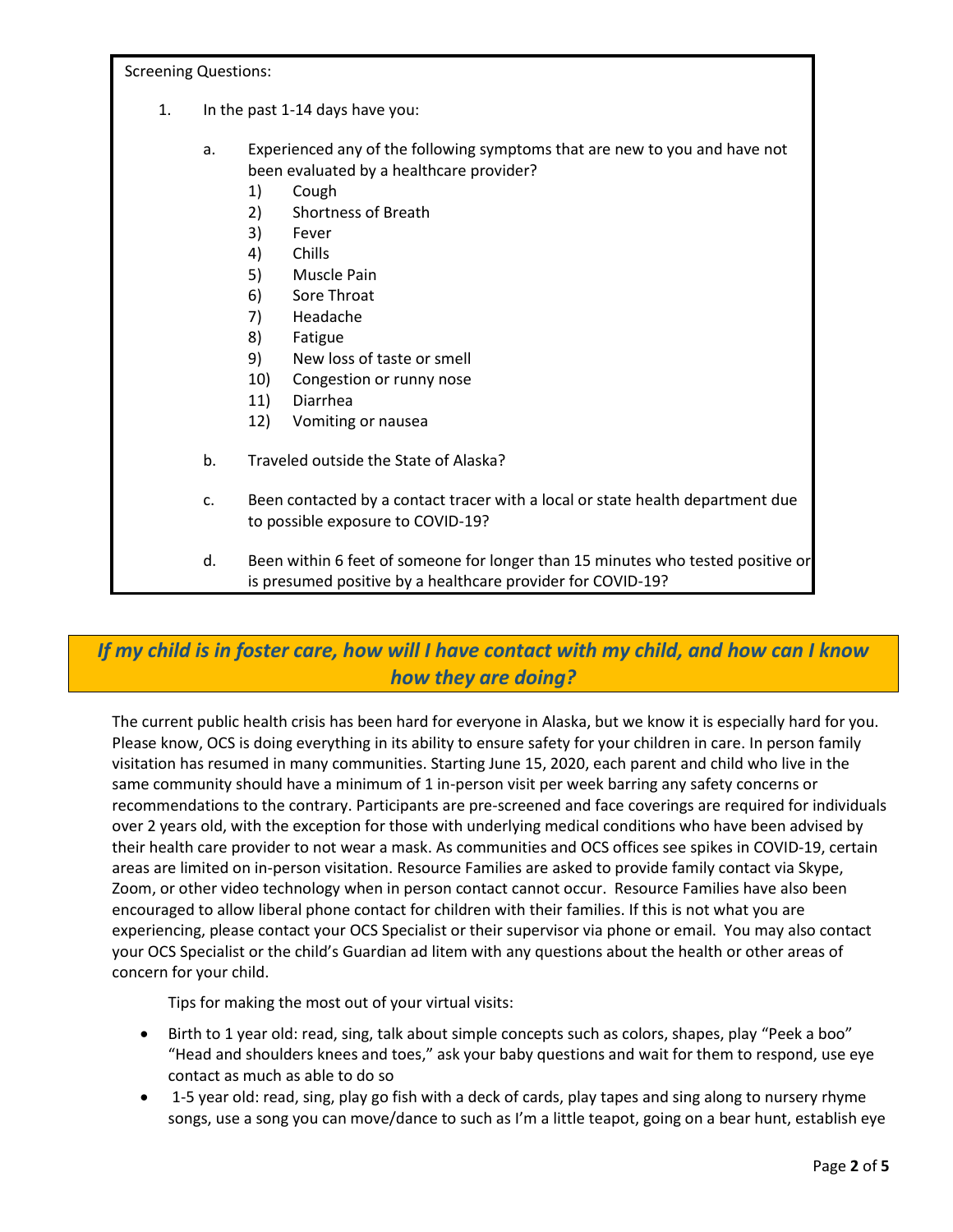contact if possible, have both the caregiver and parent read the same book together to your child, learn about a new animal, play "Simon Says," have a tea party together

- Elementary school-age: read, dance virtually, help with homework, share a family story, play a game such as a card game, checkers, do the same art/craft such as making pinwheels with paper, paper airplanes, charades, bingo, write a letter together for a family member/sibling, write a story
- Middle/high school age: play a dance/workout routine if possible together, play a mutual game such as word games, bingo, apples to apples, write a shared letter to a family member/sibling, tell a family story, learn origami, play "Would you Rather," write a story or journaling together

# *What do I do if my child is sick? Does Medicaid cover testing of a child for COVID-19? Can a parent or foster parent get a child tested?*

If a child is ill, or you have concerns, call the office of the child's Primary Care Provider with any questions. The child's Primary Care Provider will guide you if the child should come to the provider's office, emergency room, or monitor the child from home.

If a medical professional determines that it is medically necessary to have a child tested, Medicaid will cover the cost for the test. If your child lives in a foster care setting, you will be notified that the child is being tested.

#### *Can children and youth receive the COVID vaccines? Who can consent to the vaccination?*

- At this time the COVID vaccines have only been approved for emergency use for adults and youth 16 and older. The CDC states that as the vaccine availability increases, vaccinations recommendations will expand to include more groups, see [CDC](file:///C:/Users/klrowan/Desktop/COVID/Parent%20FAQ/ww.cdc.gov/coronavirus/2019-ncov/vaccines/recommendations.html) an[d State of Alaska](http://dhss.alaska.gov/dph/Epi/id/Pages/COVID-19/vaccineavailability.aspx#now) vaccine information.
- The COVID vaccine is considered an elective immunization. This means that the youth's parent or guardian must consent to the vaccine. Consent would need to come from the child's biological parents, or from OCS in the case that parental rights have been terminated. OCS would notify the legal parties before consenting to the vaccination.
- Youth 16 and older who are placed in residential settings in Alaska are on the first schedule for vaccines. This schedule is expanding as more vaccines become available. The state of Alaska has current information on the [COVID-19 vaccine status update.](http://dhss.alaska.gov/dph/epi/id/pages/COVID-19/vaccine.aspx)

# *What can I do to keep working toward reunification with my child?*

It is important to continue to maintain contact with your children and work with OCS on your case plan goals. Though it may be frustrating having to wear a face covering or have visitation with your child virtually, it's needed to keep our community safe and slow the spread of COVID-19. Please continue to work with the service providers you are involved with. If you are unsure of what to do, reach out to the service provider to discuss how they are providing virtual case management. If you miss any important appointments, please let your OCS Specialist know. Remember, stay positive, and as a community, we'll get through this together.

- Remember to keep in contact with your assigned OCS Specialist via email, phone, or text and to provide them with updates on your progress. Please allow your OCS Specialist 24 hours to return your call/email. If you are unable to reach the OCS Specialist after 24 hours, you can call the main office number, and request to speak to their supervisor.
- Contact your current service providers and see what they can do to continue to work with you over the phone or through video.
- If you are referred for services during this time, please respond promptly to service providers trying to set up phone calls, or "video" interviews with you.
- If you do get sick, please stay inside, and take care of yourself. Notify your OCS Specialist as soon as you can that that you were ill.
- If you are required to participate in substance abuse testing, communicate any transportation or other issues with your OCS Specialist. Some testing facilities have altered their hours and procedures.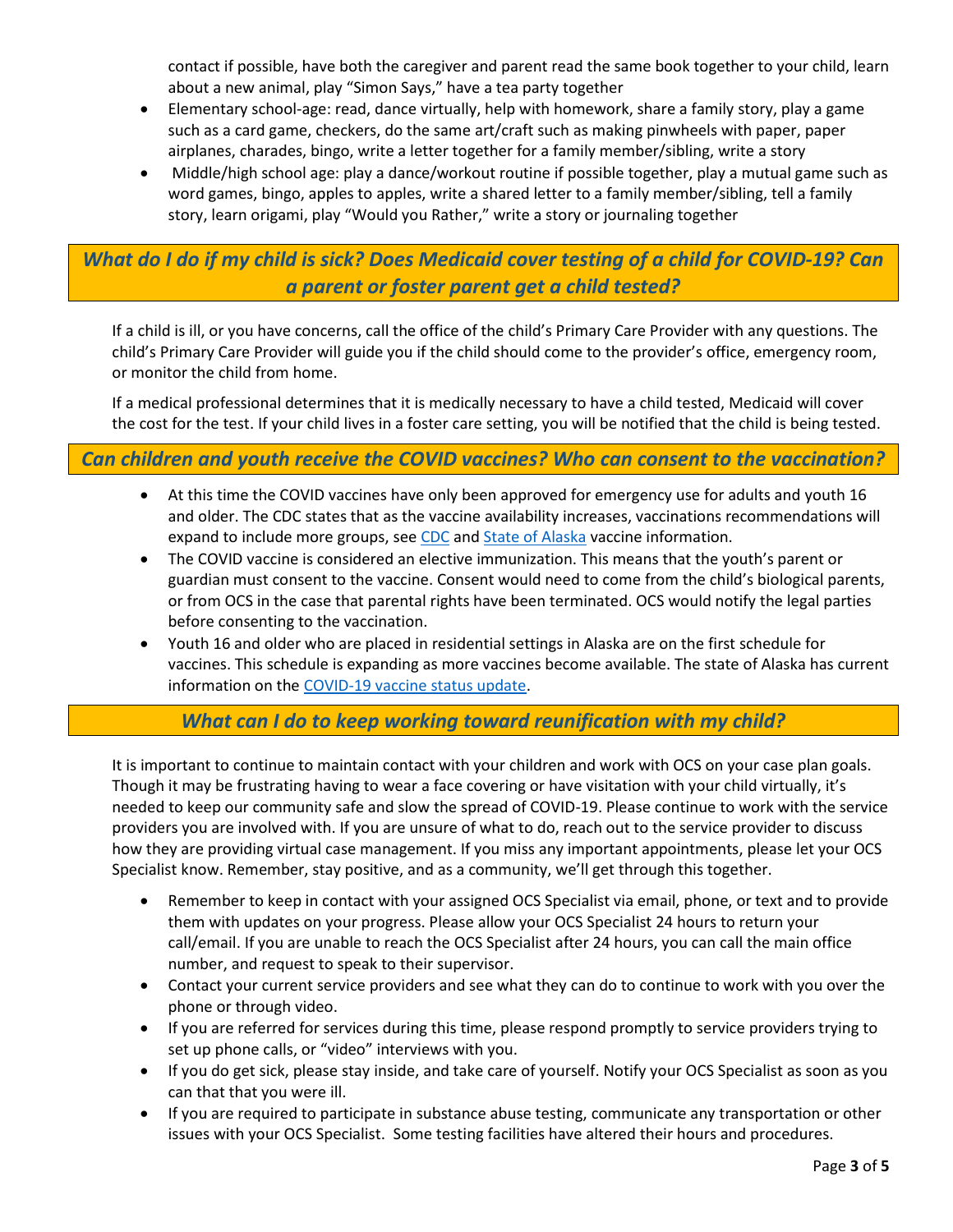- Keep a written journal of all your electronic contacts with your children and everything you are doing to work on your case plan. This should include dates, times, how long the contact lasted, and what was discussed. Share this journal with your caseworker.
- Please attend all court hearings and maintain contact with your attorney. Do not be afraid to contact the attorney to express your concerns.

*What if I don't have access to a smart phone or computer?*

If you do not have access to a phone, smart phone, or a computer for virtual or telephonic visits with your child, please call your caseworker about the possibility of setting up an appointment at the OCS office to have your virtual family contact.

- Contact GCI to opt into a lifeline phone program[. https://www.gci.com/mobile/lifeline](https://www.gci.com/mobile/lifeline) Or call 1-800-800-4800.
- Discuss other options with your OCS Specialist.
- Contact the Service Array unit with OCS for additional assistance at 1-855-603-8637 or email at ocsservicearray@alaska.gov.

*Will there be a delay in my child returning home?*

OCS encourages all parents to continue to engage in all court hearings and case plan activities. OCS, providers, and others strive to have your child returned home as soon as safely possible. If there are questions about specific case-related information, please contact your assigned OCS Specialist.

*What assistance can OCS provide if childcare is an issue with the closure of schools?*

OCS can work with parents to find alternative or temporary providers when needed. The Office of Children's Services Childcare team is available at 465-5648 or ocschildcare@alaska.gov, to answer questions and to assist in locating potential childcare options.

# *Other useful links:*

- Help Me Grow Alaska: the go-to place for anything related to parenting your child. <http://www.helpmegrowak.org/> or 1-833-HMG-ALASKA
- Thread: connections with Early Childhood Specialists <http://www.threadalaska.org/> or 1-800-278-3723
- Alaska CARELINE: Mental health emergency counseling [http://dhss.alaska.gov/dbh/Documents/Prevention/docs/Careline-Brochure-General.pdf or 1-877-266-](http://dhss.alaska.gov/dbh/Documents/Prevention/docs/Careline-Brochure-General.pdf%20or%201-877-266-4357) [4357](http://dhss.alaska.gov/dbh/Documents/Prevention/docs/Careline-Brochure-General.pdf%20or%201-877-266-4357)
- Beacon Hill (Safe Families for Children Alaska): Safe Families Helpline is open [info@beaconhillak.com](mailto:info@beaconhillak.com) or 907-277-0925, 24 hours a day
- Anchorage Community Mental Health: Crisis line and appointments available <https://acmhs.com/>or 907-563-3200, 24 hours a day
- Recover Alaska: Substance abuse treatment/information <mailto:info@recoveralaska.org> or 907-249-6674
- AWAIC (Abused Women's Aid in Crisis): crisis and support line at <http://www.awaic.org/>or 907-272-0100
- RCPC (Resource Center for Parents and Children): <https://www.rcpcfairbanks.org/>or 907-465-9099
- Tundra Women's Coalition (Bethel): <http://tundrapeace.org/> or Crisis Line 1-800-478-7799

*National Hotlines:*